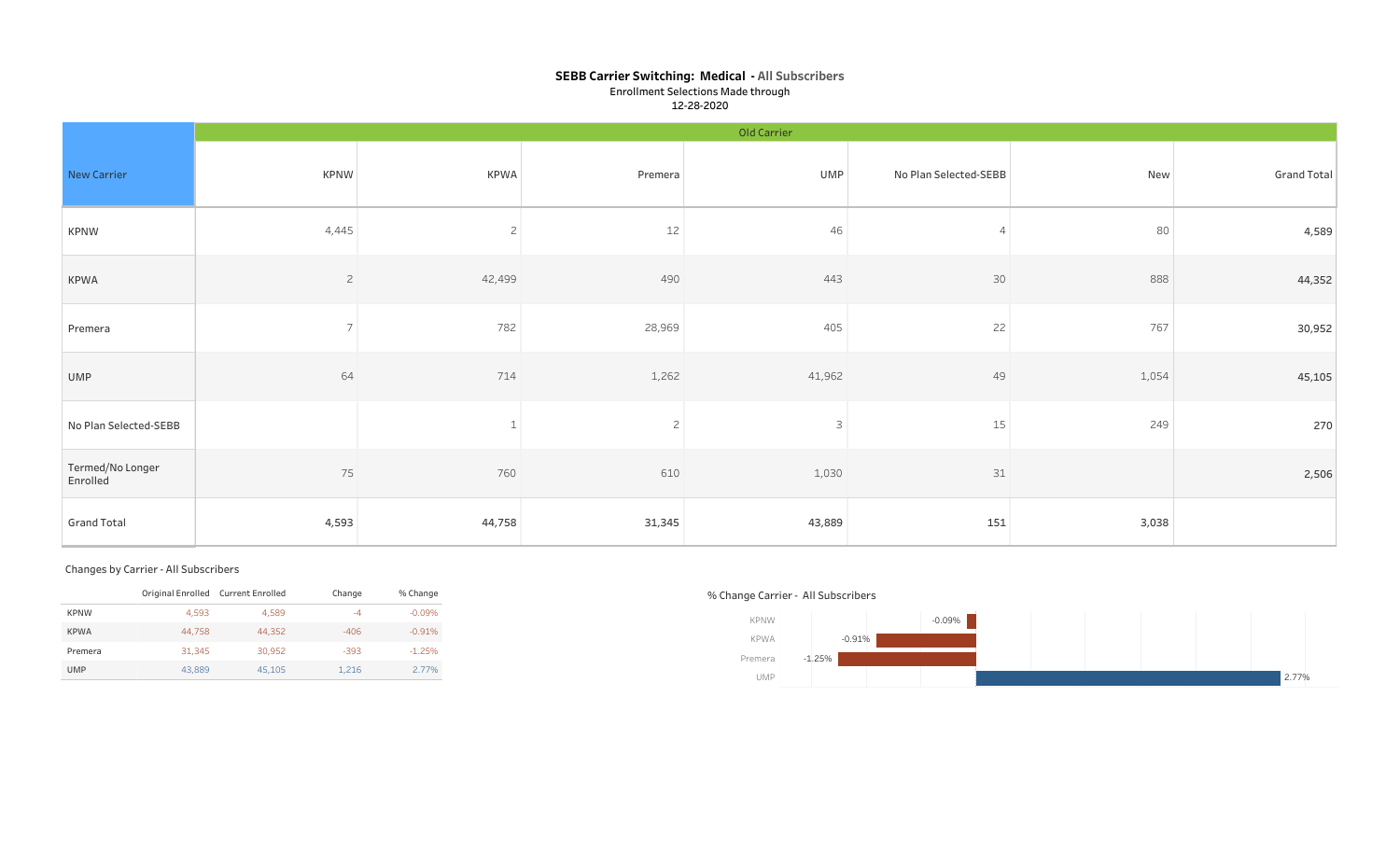## SEBB Carrier & Plan Switching: Medical - All Subscribers Enrollment Selections Made through

12-28-2020

| <b>Washington State</b>      |  |
|------------------------------|--|
| <b>Health Care Authority</b> |  |
|                              |  |

|                                | Old Carrier/Plan              |                                |                             |                       |                                         |                                     |                           |                 |                    |                 |                |                       |                 |                       |                                 |                                 |                                 |                          |                              |            |                                  |
|--------------------------------|-------------------------------|--------------------------------|-----------------------------|-----------------------|-----------------------------------------|-------------------------------------|---------------------------|-----------------|--------------------|-----------------|----------------|-----------------------|-----------------|-----------------------|---------------------------------|---------------------------------|---------------------------------|--------------------------|------------------------------|------------|----------------------------------|
| New Carrier/Plan               | Premera<br>High<br><b>PPO</b> | Premera<br>Peak<br>Care<br>EPO | Premera<br>Standar<br>d PPO | <b>UMP</b><br>Achieve | <b>UMP</b><br>Achieve<br>$\overline{c}$ | <b>UMP</b><br>ACP -<br><b>PSHVN</b> | UMP AC<br>P-UW<br>Medicin | UMP Hig<br>ible | h Deduct   KP NW 1 | KP NW 2 KP NW 3 |                | <b>KPWA</b><br>Core 1 | KP WA<br>Core 2 | <b>KPWA</b><br>Core 3 | <b>KPWA</b><br>Opt <sub>1</sub> | <b>KPWA</b><br>Opt <sub>2</sub> | <b>KPWA</b><br>Opt <sub>3</sub> | KP WAS<br>oundCho<br>ice | No Plan<br>Selected<br>-SEBB | <b>New</b> | Grand<br>Total<br>New<br>Carrier |
| Premera High PPO               | 12,839                        | 63                             | 352                         | 55                    | 44                                      | 16                                  | 15                        | 24              |                    | 4               | $\overline{c}$ | 16                    | 49              | 34                    | 18                              | 58                              | 85                              | 80                       | 8                            | 299        | 14,061                           |
| Premera Peak Care EPO          | 11                            | 656                            | 41                          | 13                    | $\overline{c}$                          |                                     |                           | $\overline{c}$  |                    |                 |                | $\overline{4}$        | 14              |                       | 5                               | 5                               |                                 | 16                       |                              | 29         | 798                              |
| Premera Standard PPO           | 202                           | 26                             | 14,779                      | 122                   | 37                                      | 20                                  | 14                        | 41              |                    |                 | 1              | 35                    | 160             | 14                    | 51                              | 29                              | 29                              | 80                       | 14                           | 439        | 16,093                           |
| <b>UMP Achieve 1</b>           | 106                           | 19                             | 320                         | 13,516                | 267                                     | 23                                  | 9                         | 116             | 14                 |                 | 3              | 13                    | 91              | 10                    | 25                              | 22                              | 5                               | 30                       | 36                           | 541        | 15,173                           |
| <b>UMP Achieve 2</b>           | 321                           | 18                             | 183                         | 592                   | 19,048                                  | 54                                  | 39                        | 108             | 3                  | 8               | 18             | 6                     | 49              | 64                    | 7                               | 50                              | 73                              | 46                       | 8                            | 292        | 20,987                           |
| UMP ACP - PSHVN                | 57                            | 5                              | 63                          | 80                    | 129                                     | 1,438                               | 14                        | 37              |                    |                 |                | 3                     | 17              | $\overline{c}$        | 5                               | 14                              | 15                              | 27                       | 1                            | 53         | 1,960                            |
| <b>UMP ACP - UW Medicine</b>   | 33                            | $\overline{c}$                 | 32                          | 40                    | 34                                      | 24                                  | 1,620                     | 14              |                    |                 |                | 3                     | 11              |                       | $\overline{7}$                  | 8                               | 16                              | 25                       | $\mathsf{S}$                 | 56         | 1,927                            |
| <b>UMP High Deductible</b>     | 27                            | 3                              | 73                          | 70                    | 69                                      | 9                                   | 5                         | 4,607           |                    | 3               | 3              | 11                    | 16              |                       | 8                               | 14                              | 6                               | 14                       | $\overline{2}$               | 112        | 5,058                            |
| KP NW 1                        |                               |                                |                             | 10                    |                                         |                                     |                           |                 | 725                | 14              | 11             |                       |                 |                       |                                 |                                 |                                 |                          |                              | 21         | 785                              |
| KP NW 2                        | $\overline{c}$                |                                | 5                           | 18                    | $\overline{c}$                          |                                     |                           | 3               | 27                 | 1,664           | 33             |                       | $\mathbf{1}$    |                       |                                 |                                 |                                 |                          | $\Delta$                     | 31         | 1,791                            |
| KP NW 3                        | $\overline{c}$                |                                | 3                           | 6                     | $\overline{c}$                          |                                     |                           |                 | 9                  | 43              | 1,919          |                       |                 |                       |                                 |                                 |                                 |                          |                              | 28         | 2,013                            |
| KP WA Core 1                   | 8                             | $\overline{c}$                 | 17                          | 27                    |                                         | 2                                   |                           | $\overline{c}$  |                    |                 |                | 1,959                 | 30              |                       | 22                              |                                 | 6                               | 26                       | 3                            | 122        | 2,248                            |
| KP WA Core 2                   | 24                            | 9                              | 85                          | 87                    | 21                                      | 7                                   | 4                         | 18              |                    |                 |                | 72                    | ,322            | 58                    | 40                              | 39                              | 27                              | 71                       | 10                           | 271        | 9,165                            |
| KP WA Core 3                   | 6                             |                                | 3                           | 16                    |                                         | 4                                   |                           | 3               |                    |                 |                | $\overline{c}$        | 35              | 1,963                 |                                 | $\mathbf{1}$                    | 7                               | 2                        | 1                            | 40         | 2,092                            |
| KP WA Opt 1                    | 16                            | 3                              | 51                          | 22                    |                                         |                                     | 3                         |                 |                    | -1              |                | 11                    | 38              |                       | 2,845                           | 139                             | 63                              | 69                       | $\mathsf{S}$                 | 68         | 3,334                            |
| KP WA Opt 2                    | 66                            | 3                              | 29                          | 14                    |                                         | 5                                   | $\overline{4}$            |                 |                    |                 |                | $\overline{c}$        | 28              |                       | 49                              | 5,276                           | 209                             | 62                       | 1                            | 50         | 5,801                            |
| KP WA Opt 3                    | 45                            | $\mathbf{2}$                   | 13                          | 14                    | 8                                       | 5                                   | 5                         | $\overline{c}$  |                    |                 | $\mathbf{1}$   |                       | 9               | $\overline{c}$        | 21                              | 89                              | 7,171                           | 58                       | 3                            | 96         | 7,548                            |
| <b>KP WA SoundChoice</b>       | 34                            | 19                             | 55                          | 94                    | 14                                      | 20                                  | 8                         | 13              |                    |                 |                | 47                    | 154             | 6                     | 51                              | 56                              | 81                              | 13,261                   | 10                           | 241        | 14,164                           |
| No Plan Selected-SEBB          |                               |                                |                             |                       | $\overline{c}$                          |                                     |                           |                 |                    |                 |                |                       |                 |                       |                                 |                                 |                                 |                          | 15                           | 249        | 270                              |
| Termed/No Longer Enrolled      | 255                           | 21                             | 334                         | 587                   | 301                                     | 26                                  | 35                        | 81              | 12                 | 27              | 36             | 70                    | 153             | 44                    | 66                              | 89                              | 131                             | 207                      | 31                           |            | 2,506                            |
| <b>Grand Total Old Carrier</b> | 14,055                        | 851                            | 16,439                      | 15,383                | 19,996                                  | 1,655                               | 1,777                     | 5,078           | 795                | 1,771           | 2,027          | 2,258                 | 9,177           | 2,206                 | 3,222                           | 5,896                           | 7,925                           | 14,074                   | 151                          | 3,038      |                                  |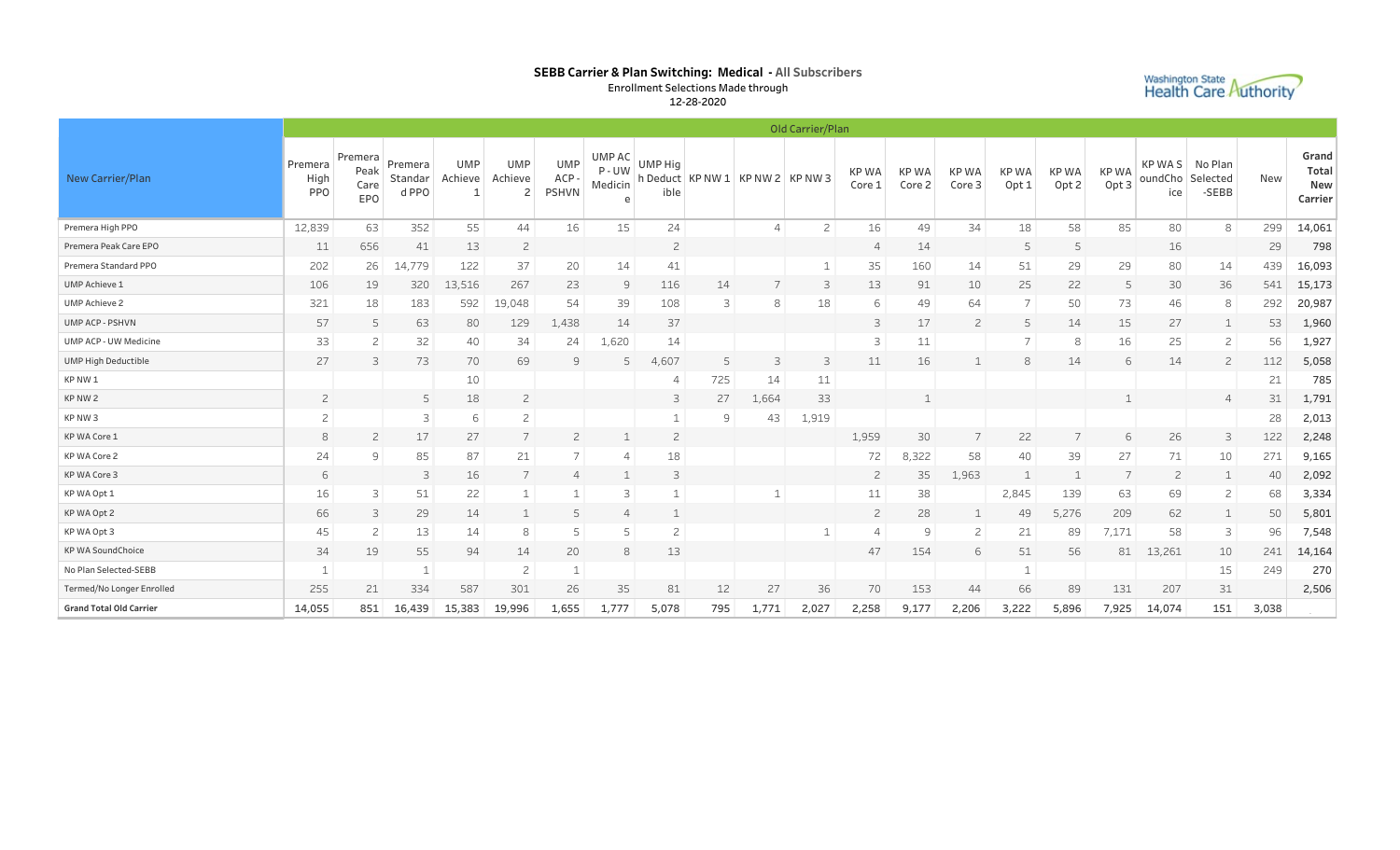

### SEBB Carrier/Plan Switching Medical - All Subscribers

#### Changes by Plan - All Subscribers

Original Enrolled Current Enrolled Change %Change KPNW KPNW 1 KPNW 2 KPNW 3 KPWA KPWACore 1 KPWACore2 KPWACore3 KPWAOpt1 KPWAOpt2 KPWAOpt3 KP WA SoundChoice Premera Premera High PPO Premera Peak Care EPO Premera Standard PPO UMP UMP Achieve 1 UMPAchieve2 UMPACP-PSHVN UMPACP-UW Medicine UMP High Deductible -0.69% 1.13% -1.26% -14 20 -10 2,013 1,791 785 2,027 1,771 795 0.64% -4.76% -1.61% 3.48% -5.17% -0.13% -0.44% 90 -377 -95 112 -114 -12 -10 14,164 7,548 5,801 3,334 2,092 9,165 2,248 14,074 7,925 5,896 3,222 2,206 9,177 2,258 -2.10% -6.23% 0.04% -346 -53 6 16,093 798 14,061 16,439 851 14,055 -0.39% 8.44% 18.43% 4.96% -1.37% -20 150 305 991 -210 5,058 1,927 1,960 20,987 15,173 5,078 1,777 1,655 19,996 15,383 KPNW KPNW 1 KPNW 2 KPNW 3 KPWA KPWA Core 1 KPWACore2 KPWACore3 KPWAOpt1 KPWAOpt2 KPWAOpt3 KPWASoundChoice Premera Premera High PPO Premera Peak Care EPO Premera Standard PPO UMP UMP Achieve 1 UMP Achieve 2 UMPACP-PSHVN UMPACP-UW Medicine UMP High Deductible -0.69%  $1.13%$ -1.26% 0.64% -4.76% -1.61% 3.48% -5.17% -0.13% -0.44% -2.10% -6.23% 0.04% -0.39% 8.44% 18.43% 4.96% -1.37%

% Change Plan - All Subscribers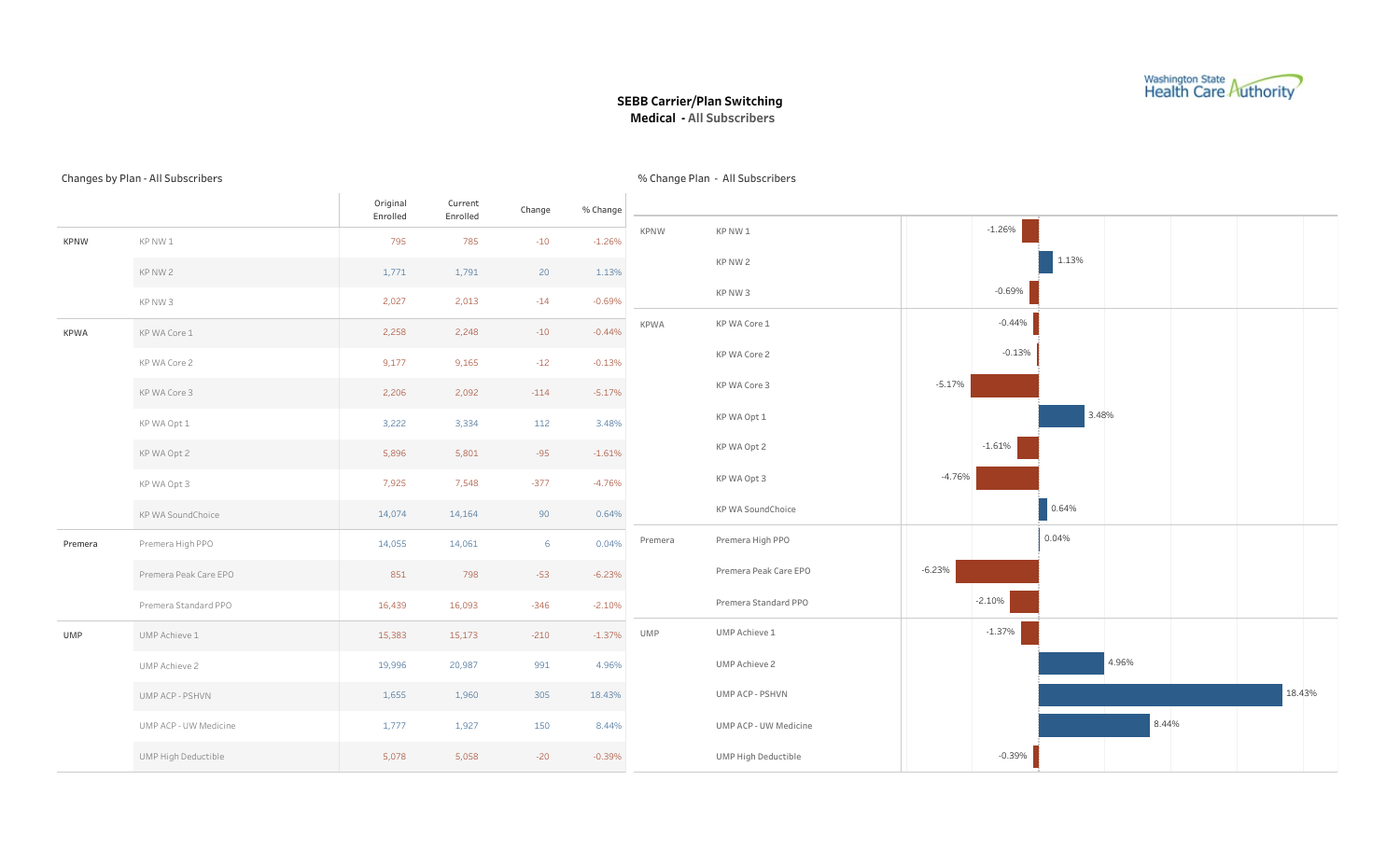# SEBB Dental Carrier Switching - All Subscribers Enrollment Selections Made through



12-28-2020

|                           | Old Carrier         |                   |           |                  |            |                    |  |  |  |  |  |  |
|---------------------------|---------------------|-------------------|-----------|------------------|------------|--------------------|--|--|--|--|--|--|
| New Carrier               | Uniform Dental Plan | Willamette Dental | Deltacare | No Plan Selected | <b>New</b> | <b>Grand Total</b> |  |  |  |  |  |  |
| Uniform Dental Plan       | 101,391             | 467               | 6,119     | 93               | 1,632      | 109,702            |  |  |  |  |  |  |
| Willamette Dental         | 255                 | 14,873            | 343       |                  | 191        | 15,666             |  |  |  |  |  |  |
| Deltacare                 | 707                 | 301               | 16,585    | 40               | 624        | 18,257             |  |  |  |  |  |  |
| No Plan Selected          |                     |                   |           | 15               | 247        | 268                |  |  |  |  |  |  |
| Termed/No Longer Enrolled | 1,451               | 217               | 391       |                  |            | 2,065              |  |  |  |  |  |  |
| <b>Grand Total</b>        | 103,807             | 15,858            | 23,441    | 158              | 2,694      |                    |  |  |  |  |  |  |

# Change by Plan - Dental

| New Carrier              | Original<br>Enrolled | Current<br>Enrolled | Change | % Change  |
|--------------------------|----------------------|---------------------|--------|-----------|
| Uniform Dental Plan      | 103,807              | 109,702             | 5.895  | 5.37%     |
| <b>Willamette Dental</b> | 15,858               | 15,666              | $-192$ | $-1.23%$  |
| Deltacare                | 23,441               | 18,257              | -5.184 | $-28.39%$ |

# %Change-Dental